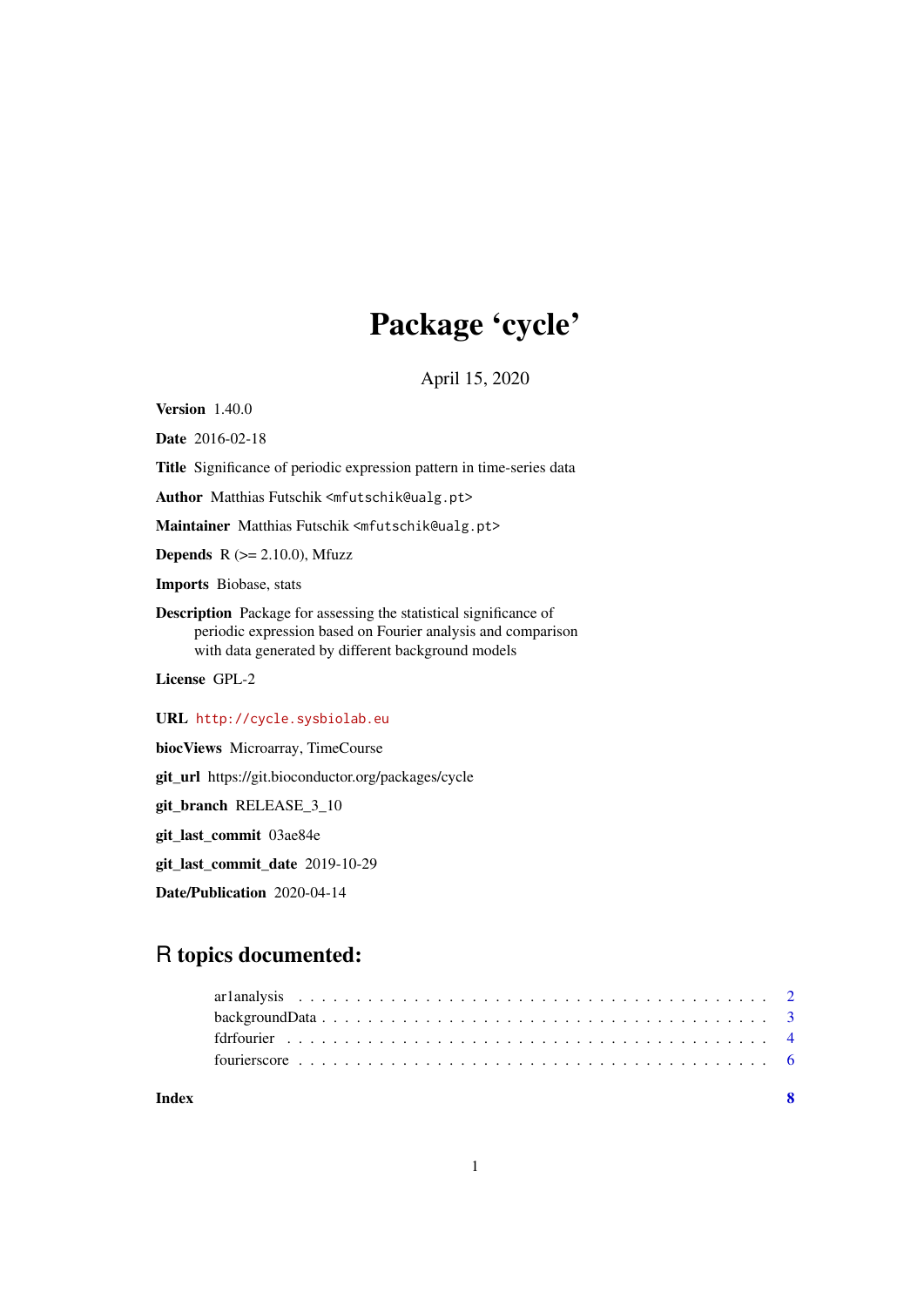<span id="page-1-0"></span>

#### Description

Calculation of the autocorrelation coefficients genes and variance of corresponding random variables to fit gene expression time series by AR1 processes

#### Usage

```
ar1analysis(eset)
```
#### Arguments

eset object of the class "ExpressionSet"

#### Value

List of fitted autocorrelation coefficients (alpha) for ExpressionSet features and variance (sigma2) of corresponding random variables obtained using the [ar](#page-0-0) function of the *stats* package.

#### Note

Note that this function evaluates soley the exprs matrix and no information is used from the phenoData. In particular, the ordering of samples (arrays) is the same as the ordering of the columns in the exprs matrix. Also, replicated arrays in the exprs matrix are treated as independent i.e. they should be averagered prior to analysis or placed into different distinct "ExpressionSet" objects.

#### See Also

#### [ar](#page-0-0)

#### Examples

data(yeast) # loading the reduced CDC28 yeast set (from the Mfuzz package)

```
# Data preprocessing
if (interactive()){
data(yeast)
yeast <- filter.NA(yeast)
# filters genes with more than 25% of the expression values missing
yeast <- fill.NA(yeast)
# for illustration only; rather use knn method for replacing missing values
tmp <- ar1analysis(yeast)
# fits AR1 process autocorrelation coefficients
```

```
plot(density(tmp$alpha),main="Autocorrelation")
```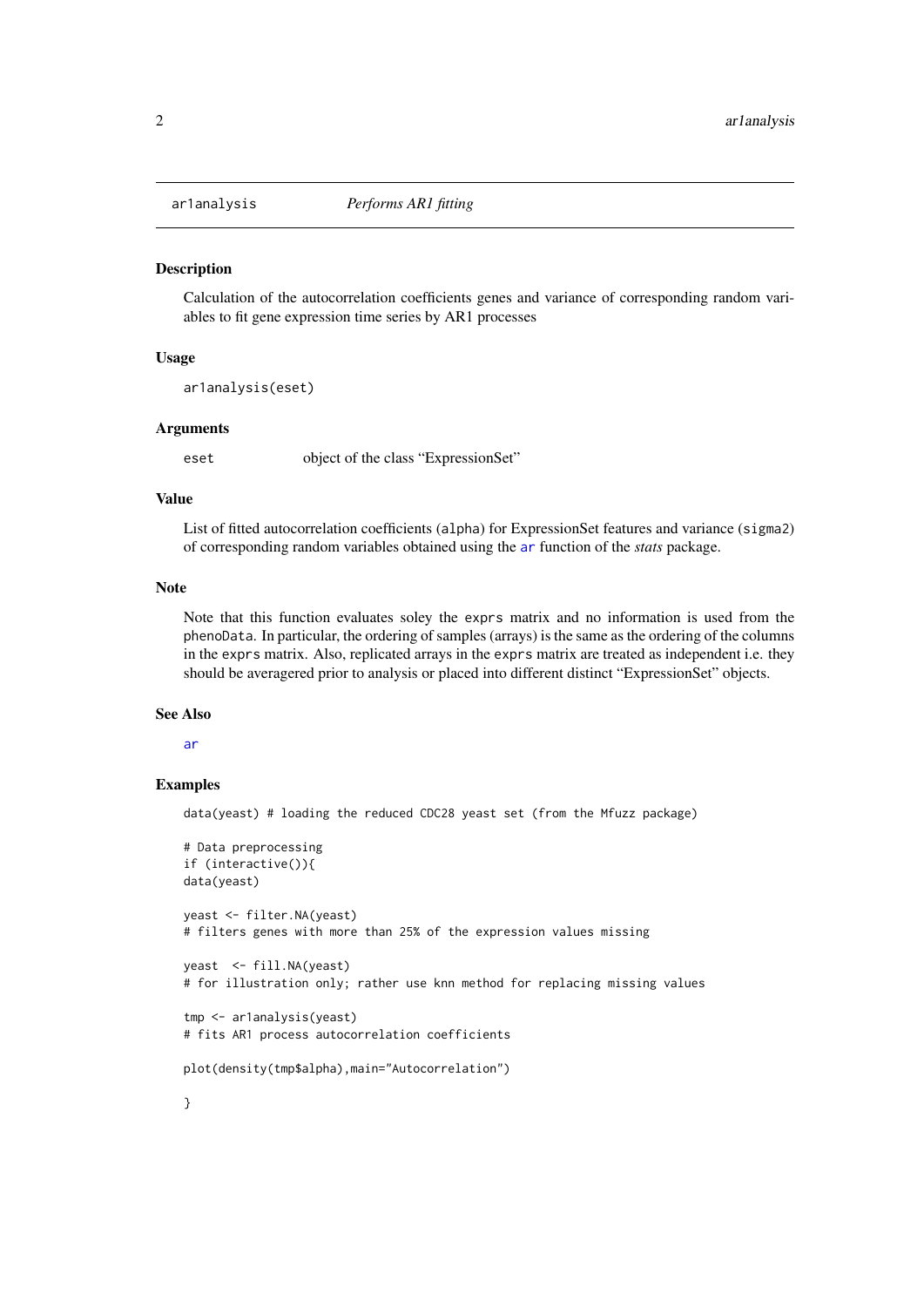<span id="page-2-0"></span>

#### **Description**

The function generates background expression sets using different methods (permutation within rows, Gaussian distribution, auto-regressive models)

#### Usage

```
backgroundData(eset,model=c("rr", "gauss", "ar1"))
```
#### Arguments

| eset  | object of the class "ExpressionSet"                                                                            |
|-------|----------------------------------------------------------------------------------------------------------------|
| model | model for generation of background data: "rr"- random permutation, "gauss"-<br>Gaussian and "ar1" - AR1 models |

#### Details

Microarray data comprise the measurements of transcript levels for many thousands of genes. Due to the large number of genes, it can be expected that some genes show periodicity simply by chance. To assess therefore the significance of periodic signals, it is necessary first to define what distribution of signals can be expected if the studied process exhibits no true periodicity. In statistical terms this is equivalent with the definition of a null hypothesis of non-periodic expression.

The most simple model for non-periodic expression is based on randomization of the observed times series. A background distribution can then be constructed by (repeated) random permutation of the sequentially ordered measurements in the experiment. This background model is used here if model="rr" is chosen.

Alternatively, non-periodic expression can be derived using a statistical model. A conventional approach is based on the assumption of data normality and to use the normal distribution. This background model is chosen if model="gauss".

However, these two approaches neglect the fact that time series data exhibit generally a considerable autocorrelation i.e. correlation between successive measurements. Therefore, neither the assumptions of data normality nor for randomizations may hold. As demonstrated for yeast cell cycle data (*Bioinformatics* 2008), this failure can substantially interfere with the significance testing, and that neglecting autocorrelation can potentially lead to a considerable overestimation of the number of periodically expressed genes.

A more suitable model is based on autoregressive processes of order one  $(AR(1))$ , for which the value of the time-dependent variable *X* depends on its previous value up to a normally distributed random variable *Z*. Such model is used here for the setting of model="ar1". The autocorrelation of *X* and variance of *Z* is estimated for each feature of the ExpressionSet object separately. Mathematical details can be found in the given reference.

It is important to note in this context, that  $AR(1)$  processes cannot capture periodic patterns except for alternations with period two. Since *Z* is a random variable, we can readily generate a collection of time series with the same autocorrelation as in the original data set. Therefore, although  $AR(1)$ processes constitute random processes, they allow us to construct a background distribution that captures the autocorrelation structure of original gene expression time series without fitting the potentially included periodic pattern.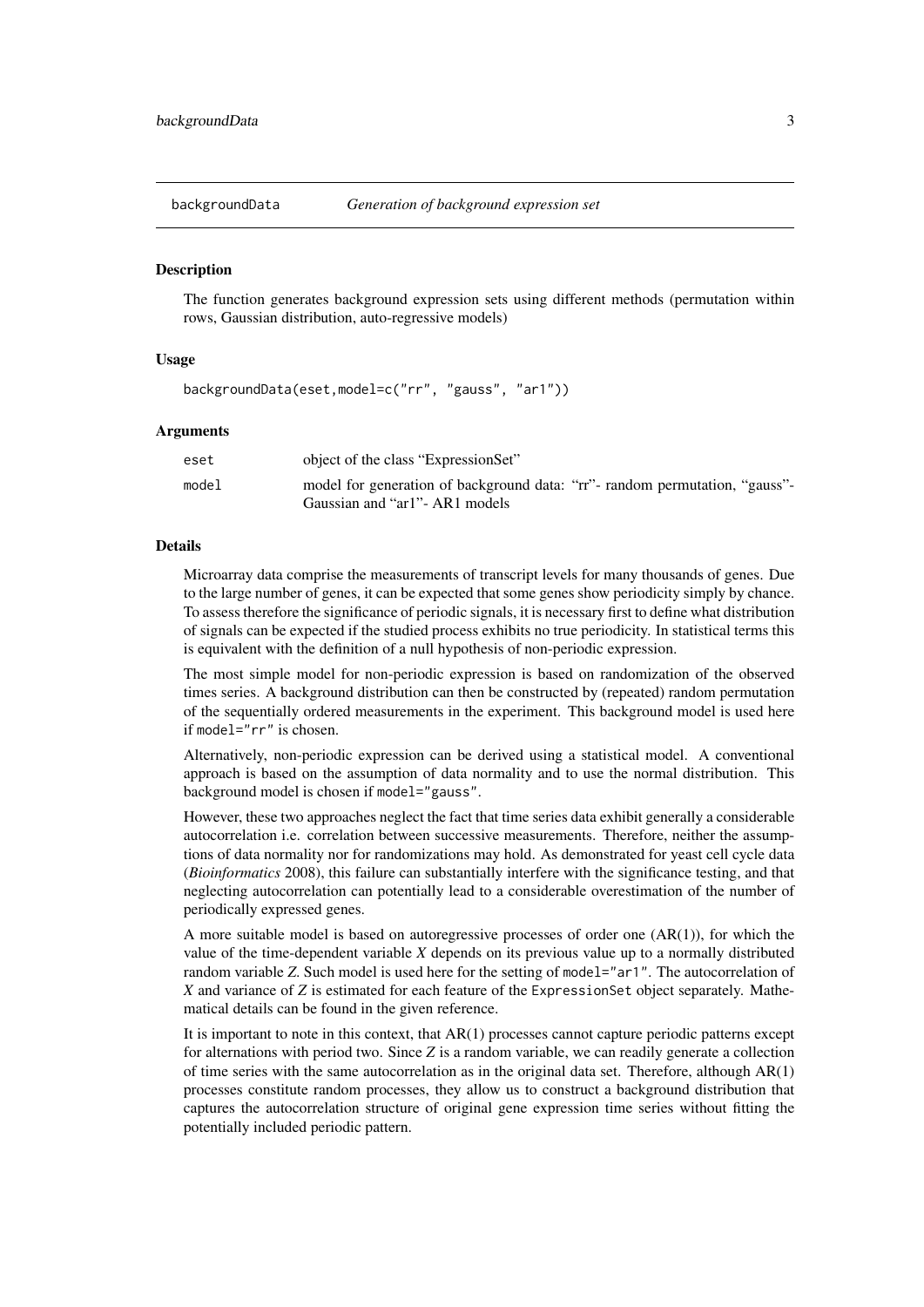#### <span id="page-3-0"></span>Value

ExpressionSet object with expression data generated by the chosen background model

#### Note

Note that this function evaluates soley the exprs matrix and no information is used from the phenoData. In particular, the ordering of samples (arrays) is the same as the ordering of the columns in the exprs matrix. Also, replicated arrays in the exprs matrix are treated as independent i.e. they should be averagered prior to analysis or placed into different distinct "ExpressionSet" objects.

#### Author(s)

Matthias E. Futschik ([http://www.cbme.ualg.pt/mfutschik\\_cbme.html](http://www.cbme.ualg.pt/mfutschik_cbme.html))

#### References

Matthias E. Futschik and Hanspeter Herzel (2008) Are we overestimating the number of cell-cycling genes? The impact of background models on time series analysis, *Bioinformatics*, 24(8):1063-1069

fdrfourier *Calculation of the false discovery rates (FDR) for periodic expression*

#### Description

The function calculates the empirical FDR based on derived Fourier scores derived by fourierscore for the observed expression and the comparison with scores derived for different background model generated by backgroundData.

#### Usage

```
fdrfourier(eset,T,times,background.model="rr",N=100,progress=FALSE)
```
#### Arguments

| eset             | object of the class "ExpressionSet"                                                                                         |  |
|------------------|-----------------------------------------------------------------------------------------------------------------------------|--|
| $\top$           | cycle period                                                                                                                |  |
| times            | time of measurements                                                                                                        |  |
| background.model |                                                                                                                             |  |
|                  | model for generation of background data: "rr"- permutation within rows, "gauss"-<br>Gaussian background, "ar1" - AR1 models |  |
| N                | number of generated data sets for the background distribution                                                               |  |
| progress         | if set to TRUE, a progress of calculations is reported                                                                      |  |

#### Details

To assess the significance of the Fourier score obtained for the original gene expression time series, the probability has to be calculated of how often such a score would be observed by chance based on the chosen background distribution. The statistical significance is given by the calculated false discovery rate. It is defined here as the expected proportion of false positives among all genes detected as periodically expressed. Mathematical details can be found in the given reference.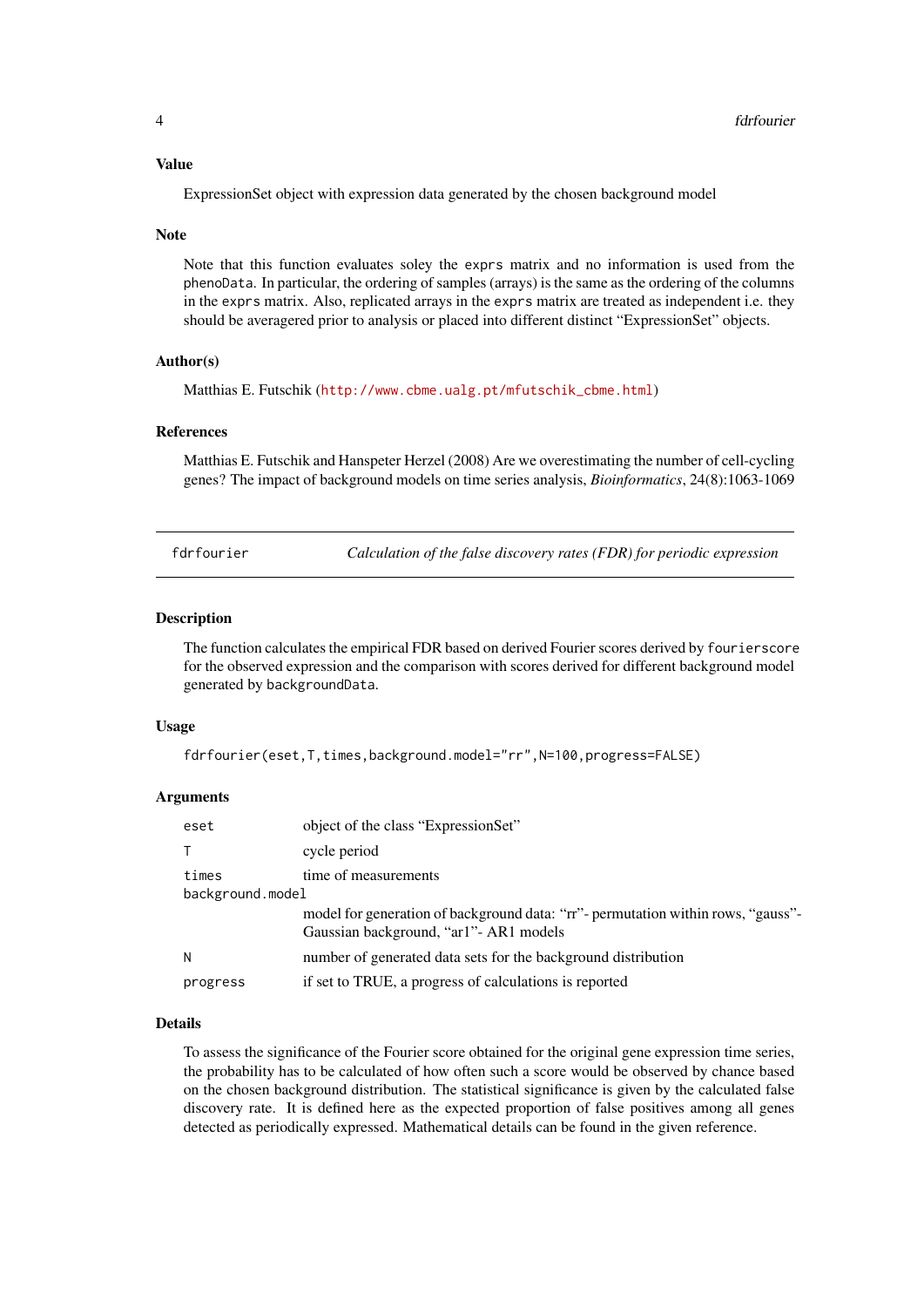#### fdrfourier 50 to 1999 and 1999 and 1999 and 1999 and 1999 and 1999 and 1999 and 1999 and 1999 and 1999 and 199

#### Value

List with FDR for the features of the eset object (fdr), and Fourier scores for ExpressionSet object (F) and the background data (F.b).

#### Note

This is the main function of the cycle package. Note that the calculation of FDR employing empirical background distributions can require considerable time (up to several days for large gene expression data sets).

Importantly, this function evaluates soley the exprs matrix and no information is used from the phenoData. In particular, the ordering of samples (arrays) is the same as the ordering of the columns in the exprs matrix. Also, replicated arrays in the exprs matrix are treated as independent i.e. they should be averagered prior to analysis or placed into different distinct "ExpressionSet" objects.

#### Author(s)

Matthias E. Futschik ([http://www.cbme.ualg.pt/mfutschik\\_cbme.html](http://www.cbme.ualg.pt/mfutschik_cbme.html))

#### References

Matthias E. Futschik and Hanspeter Herzel (2008) Are we overestimating the number of cell-cycling genes? The impact of background models on time series analysis, *Bioinformatics*, 24(8):1063-1069

#### Examples

```
if (interactive()){
set.seed(1)
data(yeast) # loading the reduced CDC28 yeast set (from the Mfuzz package)
# Data preprocessing
yeast <- filter.NA(yeast) # filters genes with more than 25% of the expression values missing
yeast <- fill.NA(yeast) # for illustration only; rather use knn method for
yeast <- standardise(yeast)
#
T.yeast <- 85 # cell cycle period (t=85min)
times.yeast <- pData(yeast)$time # time of measurements
#
yeast.test <- yeast[1:600,] # To speed up the example
#
NN <- 50 # number of generated background models
         # Here, a small number was chosen for demonstration purpose.
 # For the actual analysis, rather set N = 1000
# Calculation of FDRs
# i) based on random permutation as background model
fdr.rr <- fdrfourier(eset=yeast.test,T=T.yeast,
                    times=times.yeast,background.model="rr",N=NN,progress=TRUE)
# ii) based on Gaussian distribution
fdr.g <- fdrfourier(eset=yeast.test,T=T.yeast,
                   times=times.yeast,background.model="gauss",N=NN,progress=TRUE)
# iii) based on AR(1) models as background
fdr.ar1 <- fdrfourier(eset=yeast.test,T=T.yeast,
                     times=times.yeast,background.model="ar1",N=NN,progress=TRUE)
```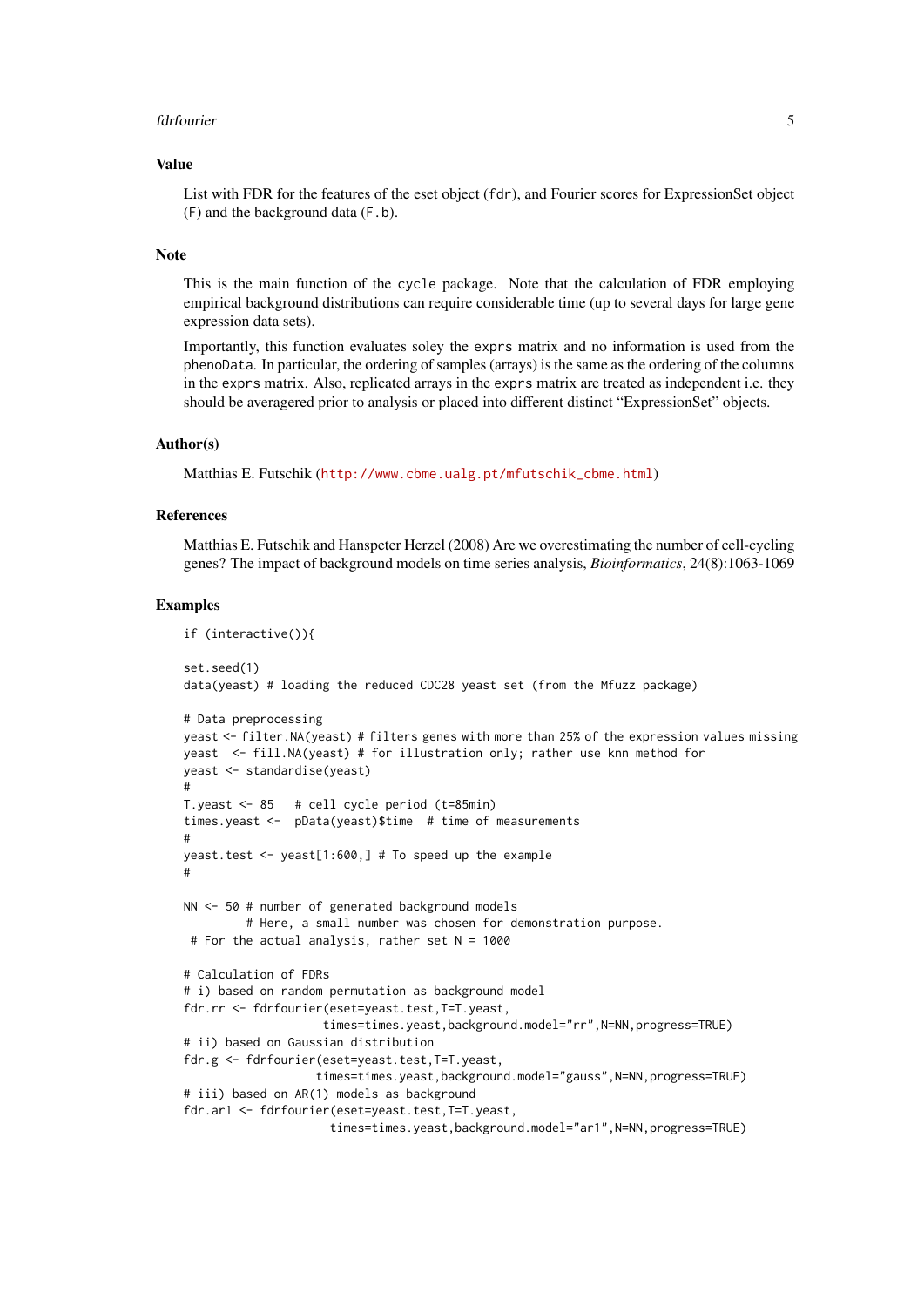```
# Number of significant genes based on diff. background models
sum(fdr.rr$fdr < 0.1)sum(fdr.g$fdr < 0.1)
sum(fdr .ar1$fdr < 0.1)
# Plot top scoring gene
plot(times.yeast,exprs(yeast.test)[order(fdr.ar1$fdr)[1],],type="o",
     xlab="Time",ylab="Expression",
     main=paste(featureNames(yeast.test)[order(fdr.ar1$fdr)[1]],"-- FDR:",
       fdr.ar1$fdr[order(fdr.ar1$fdr)[1]]))
# List significant genes
fdr.ar1$fdr[which(fdr.ar1$fdr < 0.1)]
}
```
fourierscore *Calculation of the Fourier score*

#### Description

The function calculates fourier score for a chosen periodicity.

#### Usage

```
fourierscore(eset,T,times=seq_len(ncol(eset)))
```
#### Arguments

| eset  | object of the class "ExpressionSet"                         |
|-------|-------------------------------------------------------------|
|       | length of chosen period                                     |
| times | measurement times (with the index of the column as default) |

#### Details

The Fourier score can be used to detect periodic signals. The closer a gene's expression follows a (possibly shifted) cosine curve of period T, the larger is the Fourier score. Mathematical details can be found in the given reference. The function fourierscore calculates the Fourier scores for all features of an ExpressionSet object.

#### Value

Fourier scores for all features (genes) of eset

#### Note

Note that this function evaluates soley the exprs matrix and no information is used from the phenoData. In particular, the ordering of samples (arrays) is the same as the ordering of the columns in the exprs matrix. Also, replicated arrays in the exprs matrix are treated as independent i.e. they should be averagered prior to analysis or placed into different distinct "ExpressionSet" objects.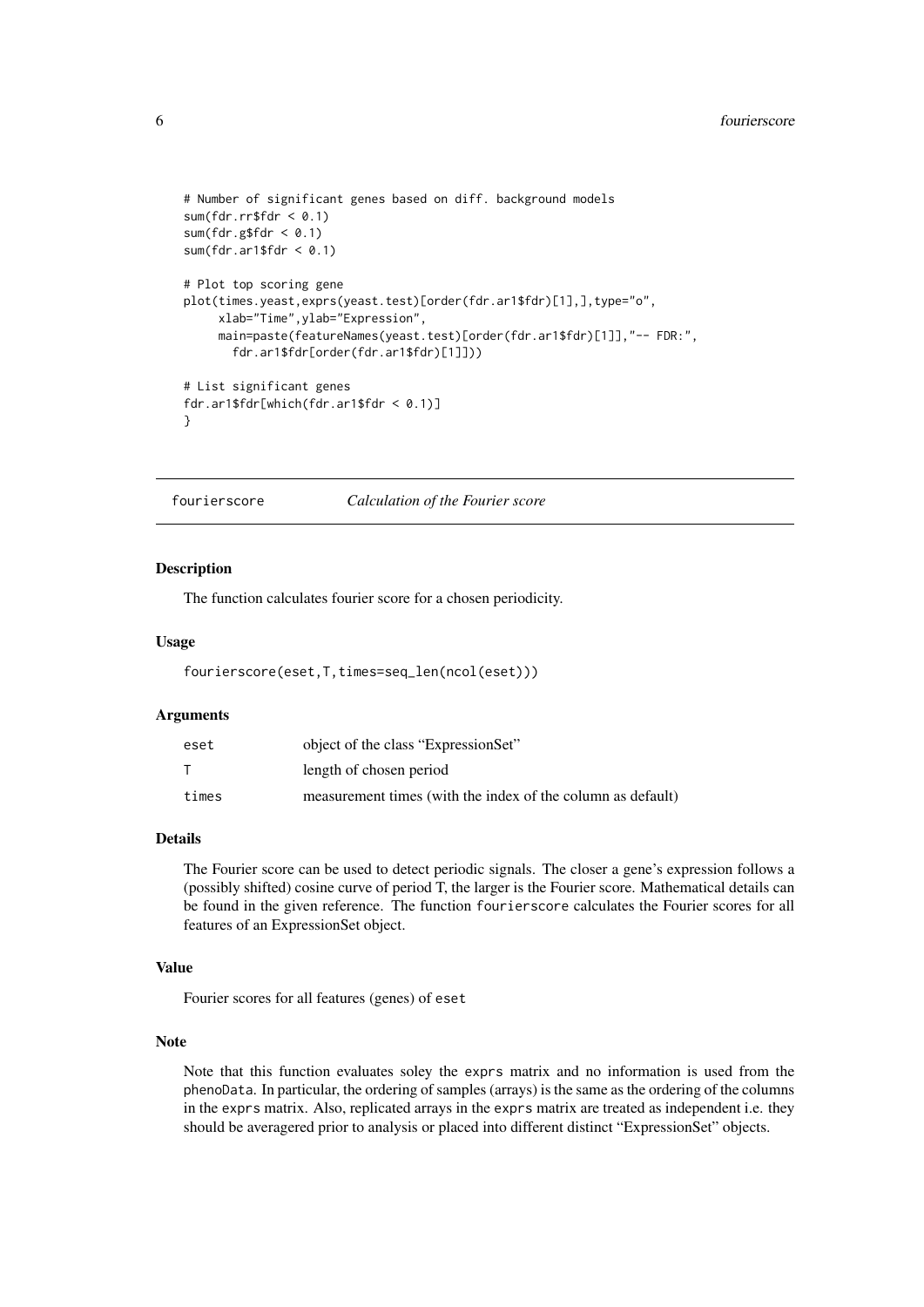#### fourierscore 7

#### Author(s)

Matthias E. Futschik ([http://www.cbme.ualg.pt/mfutschik\\_cbme.html](http://www.cbme.ualg.pt/mfutschik_cbme.html))

#### References

Matthias E. Futschik and Hanspeter Herzel (2008) Are we overestimating the number of cell-cycling genes? The impact of background models on time series analysis, *Bioinformatics*, 24(8):1063-1069

#### Examples

```
# Data preprocessing
if (interactive()){
set.seed(1)
data(yeast) # loading the reduced CDC28 yeast set (from the Mfuzz package)
yeast <- yeast[1:600,] # for illustration
yeast <- filter.NA(yeast) # filters genes with more than 25% of the expression values missing
yeast <- fill.NA(yeast) # for illustration only; rather use knn method for
yeast <- standardise(yeast)
T.yeast <- 85 # cell cycle period (t=85min)
times.yeast <- pData(yeast)$time # time of measurements
F \leftarrow fourierscore(yeast, T = T. yeast, times= times. yeast)
# calculates the Fourier scores for yeast genes
# Plot highest scoring gene
plot(times.yeast,exprs(yeast)[order(-F)[1],],type="o",
     xlab="Time",ylab="Expression",
     main=featureNames(yeast)[order(-F)[1]])
# Plot lowest scoring gene
plot(times.yeast,exprs(yeast)[order(F)[1],],type="o",
     xlab="Time",ylab="Expression",
     main=featureNames(yeast)[order(F)[1]])
}
```